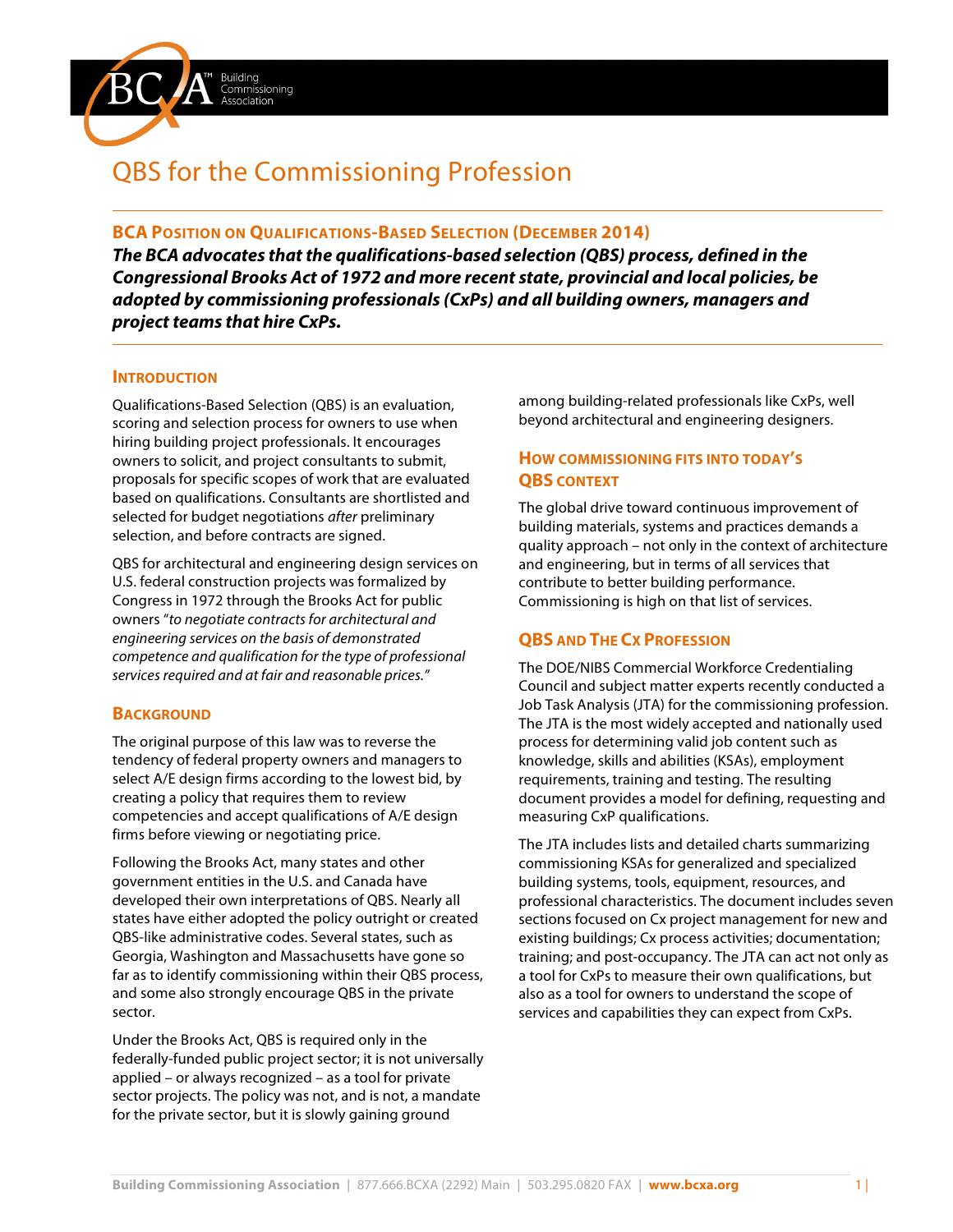

QBS goes beyond the JTA. Owners should expect (and confidently request) CxPs to provide:

- Cx team with KSAs required to deliver projects that perform in accordance with owner's requirements and expectations
- Experience with specified building sector/type, e.g., hospitals, data centers, office buildings, labs, gymnasiums, classrooms, etc.
- Validating performance of building systems that prevail for proposed building types
- Knowledge of codes and standards that apply to the proposed building type and location
- Understanding of (brand-agnostic) technologies required for testing and performance measurement

Furthermore, if evaluation takes into account the value of certification, a rigorously-developed and earned certification must be the measure of quality. Certification does not eliminate or minimize the value of good QBS. Owners should be able to qualify commissioning professionals based on QBS procedures, certification credentials such as the Certified Commissioning Professional (CCP) awarded by the Building Commissioning Certification Board, along with specialized capabilities necessary to accomplish project delivery.

# **QBS PROCESS**

The QBS ruling and process were originally written for owners. The steps broadly include (1) establishing evaluation criteria; (2) soliciting qualifications; (3) rating qualifications and developing a short list; (4) interviewing and ranking three providers; (5) owner and provider jointly refining scope and contract terms; and (6) negotiating a contract (or moving on to the nextranked provider). In the public sector, a published announcement requesting qualifications is also required. Most entities espousing the use of QBS have developed prescriptive guidelines, manuals or sample documents.

Here are some excellent examples:

- ACEC http://www.acec.org/advocacy/qbs; (also see New Mexico's "Owner's Manual for Qualifications-Based-Selection" http://www.acecnm.org/docs/Owners%20Ma nual%20for%20QBS%2001-13.pdf
- American Institute of Architects http://www.aia.org/advocacy/federal/AIAS0785 27#P10\_1365
- New York State QBS sample forms and guides http://www.nysqbs.org/resources.html
- RAIC Architecture Canada http://www.raic.org/architecture\_architects/ch oosing\_an\_architect/qbs\_e.htm
- Canadian National Guide to Sustainable Municipal Infrastructure http://www.researchgate.net/publication/4406 1451 National quide to sustainable municip al\_infrastructure

### **WHY IS QBS IMPORTANT NOW?**

Building quality is increasingly under the microscope in government agencies, energy efficiency circles and building performance research. Advances in building technology and complexity, along with more stringent codes and standards, are changing the rules. Performance benchmarking and metrics are being documented across the U.S. in the commercial building sector.

The QBS process is a tool for hiring project team members who ensure that service providers meet building quality and performance criteria. CxPs in particular, whether contracting directly with Owners (preferred), or by design firms (for design/bid/build projects), or design/build firms, should be qualified to maximize value to Owners. Owners should evaluate CxPs based on KSAs specific to their project, thus increasing the overall value to the project, the team, and a quality outcome.

# **WHY SHOULD THE BCATAKE A POSITION ON QBS?**

QBS is not controversial as a concept, but it is not embraced by all in the building community. The April 2011 issue of *Architect* magazine included an article by Zach Mortice, "Reevaluating Qualifications-Based Selection systems in an Age of Cost Cutting." The author indicates that the current patchwork of laws "lose uniformity the further they get from federal laws" even though their purpose is to safeguard quality. He says, "QBS is under threat from state legislators and institutional procurement officers who don't understand the process, or question it, creating a need to reeducate clients and civic leaders about QBS's value—all this coming at a time when many states and municipalities are looking to cut costs and see QBS as an added expense."

Cost-cutting, and leveraging competition through pricing rather than QBS, have taken a toll on project costs as well as building systems functionality in recent recession years. Here are two examples :

1. **Cost**. A Penn State research survey of 79 design/build project owners, by Marwa A. El Wardani, concludes, "the owner's decision